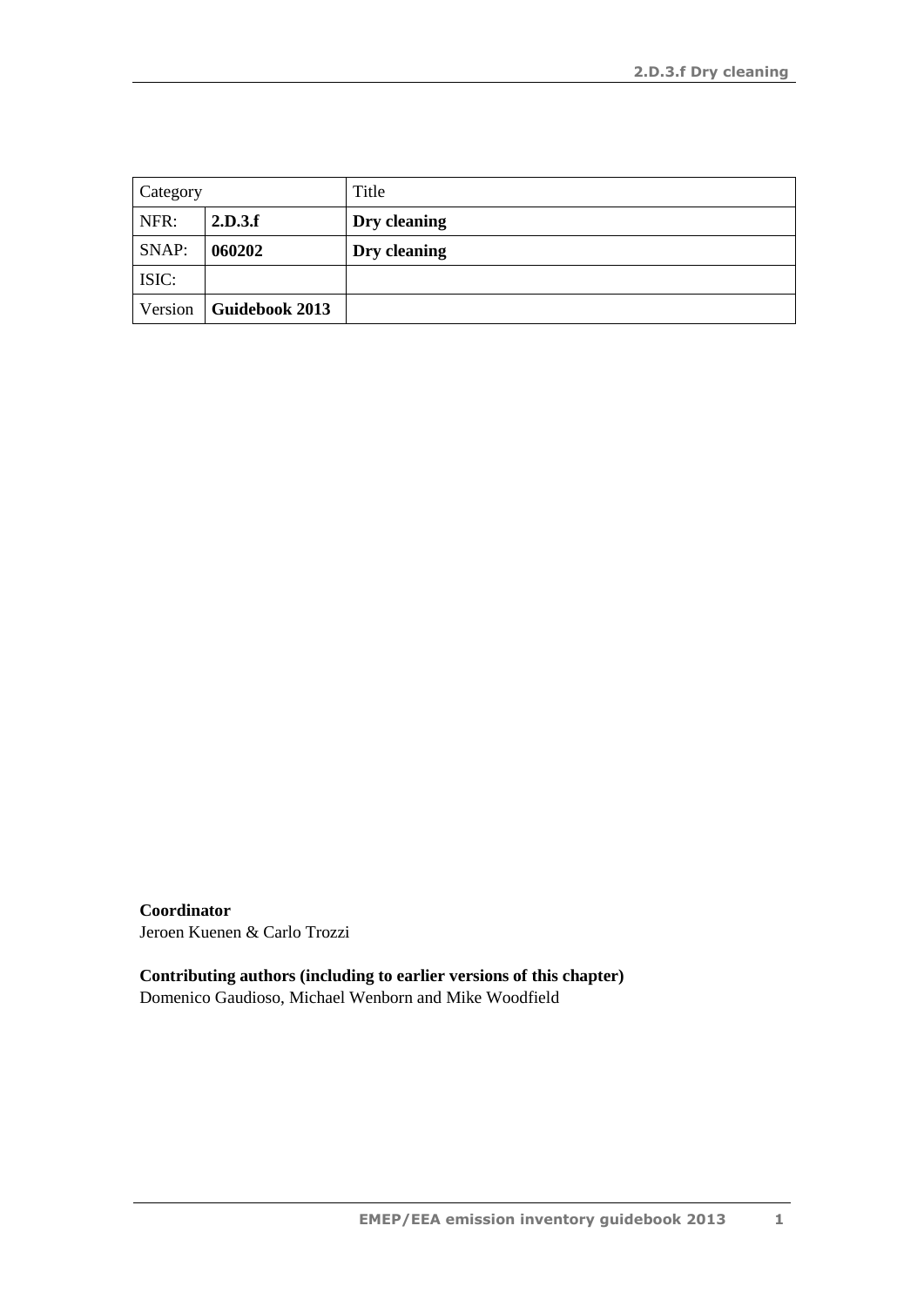# **Contents**

| 2.1 |  |  |  |  |
|-----|--|--|--|--|
| 2.2 |  |  |  |  |
| 2.3 |  |  |  |  |
| 2.4 |  |  |  |  |
|     |  |  |  |  |
| 3.1 |  |  |  |  |
| 3.2 |  |  |  |  |
| 3.3 |  |  |  |  |
| 3.4 |  |  |  |  |
|     |  |  |  |  |
| 4.1 |  |  |  |  |
| 4.2 |  |  |  |  |
| 4.3 |  |  |  |  |
| 4.4 |  |  |  |  |
| 4.5 |  |  |  |  |
| 4.6 |  |  |  |  |
| 4.7 |  |  |  |  |
| 4.8 |  |  |  |  |
|     |  |  |  |  |
| 6   |  |  |  |  |
|     |  |  |  |  |
|     |  |  |  |  |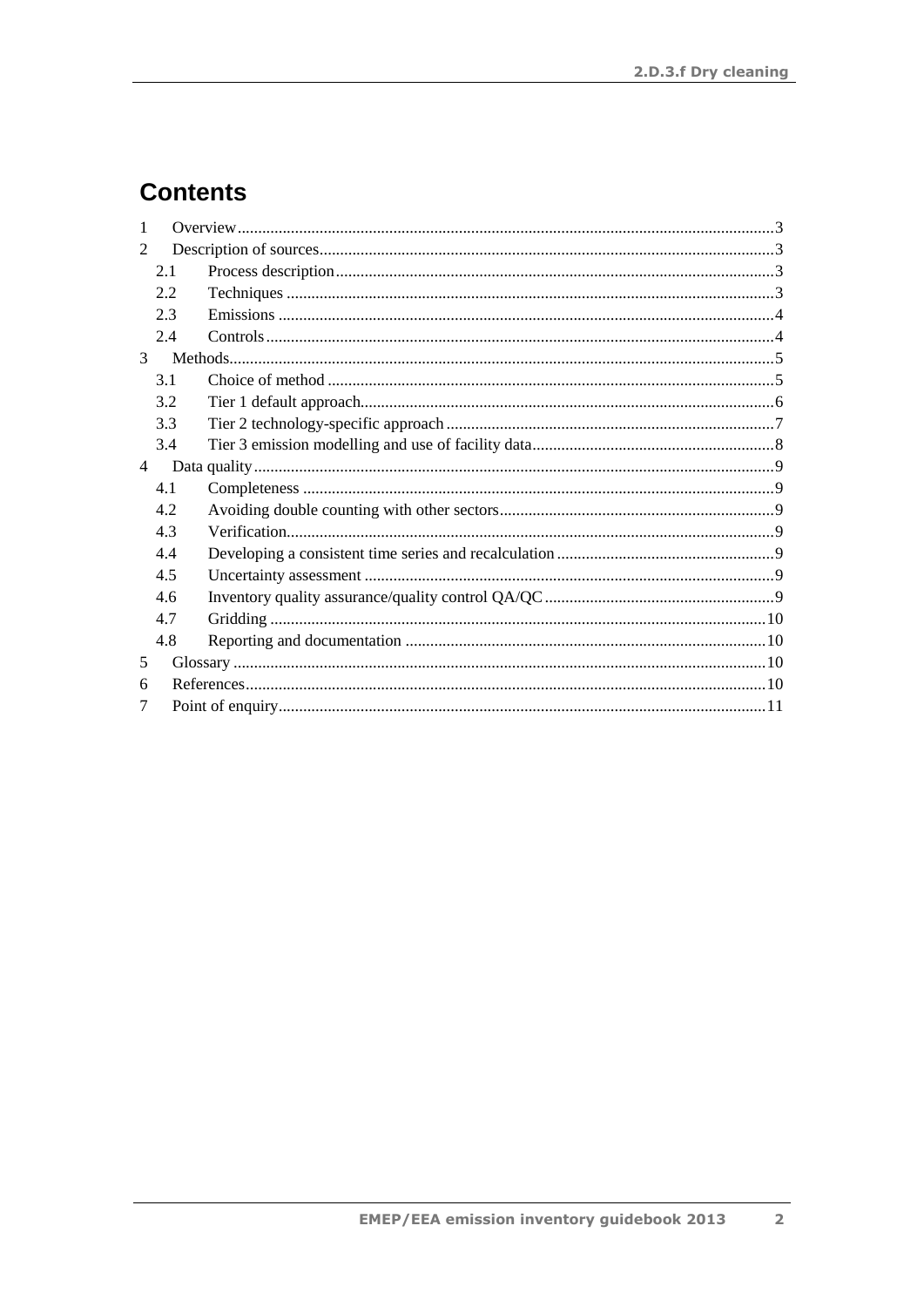## <span id="page-2-0"></span>**1 Overview**

Dry cleaning refers to any process to remove contamination from furs, leather, down leathers, textiles or other objects made of fibres using organic solvents.

The most significant pollutants from dry cleaning are non-methane volatile organic compounds (NMVOCs), including chlorinated solvents. Heavy metal and persistent organic pollutant (POP) emissions are unlikely to be significant.

# <span id="page-2-1"></span>**2 Description of sources**

#### <span id="page-2-2"></span>**2.1 Process description**

Dry cleaning can be defined as the use of chlorinated organic solvents, principally tetrachloroethene, to clean clothes and other textiles. In general, the process can be divided into four steps:

- cleaning in a solvent bath
- drying with hot air and recovery of solvent
- deodorisation (final drying)
- regeneration of used solvent after the clothes have been cleaned.

Clothes are first cleaned in a solvent bath, followed by drying in hot air. The solvents are regenerated and the dirt and grease from the cleaning process are removed as a waste product.



**Figure 2-1 Process scheme for source category 2.D.3.f Dry cleaning**

### <span id="page-2-3"></span>**2.2 Techniques**

Two main types of machine are in use:

- open-circuit machines deodorisation of the clothes take place with venting of drying air to atmosphere;
- closed-circuit machines solvent is condensed from the drying air inside the machine and there is no general venting.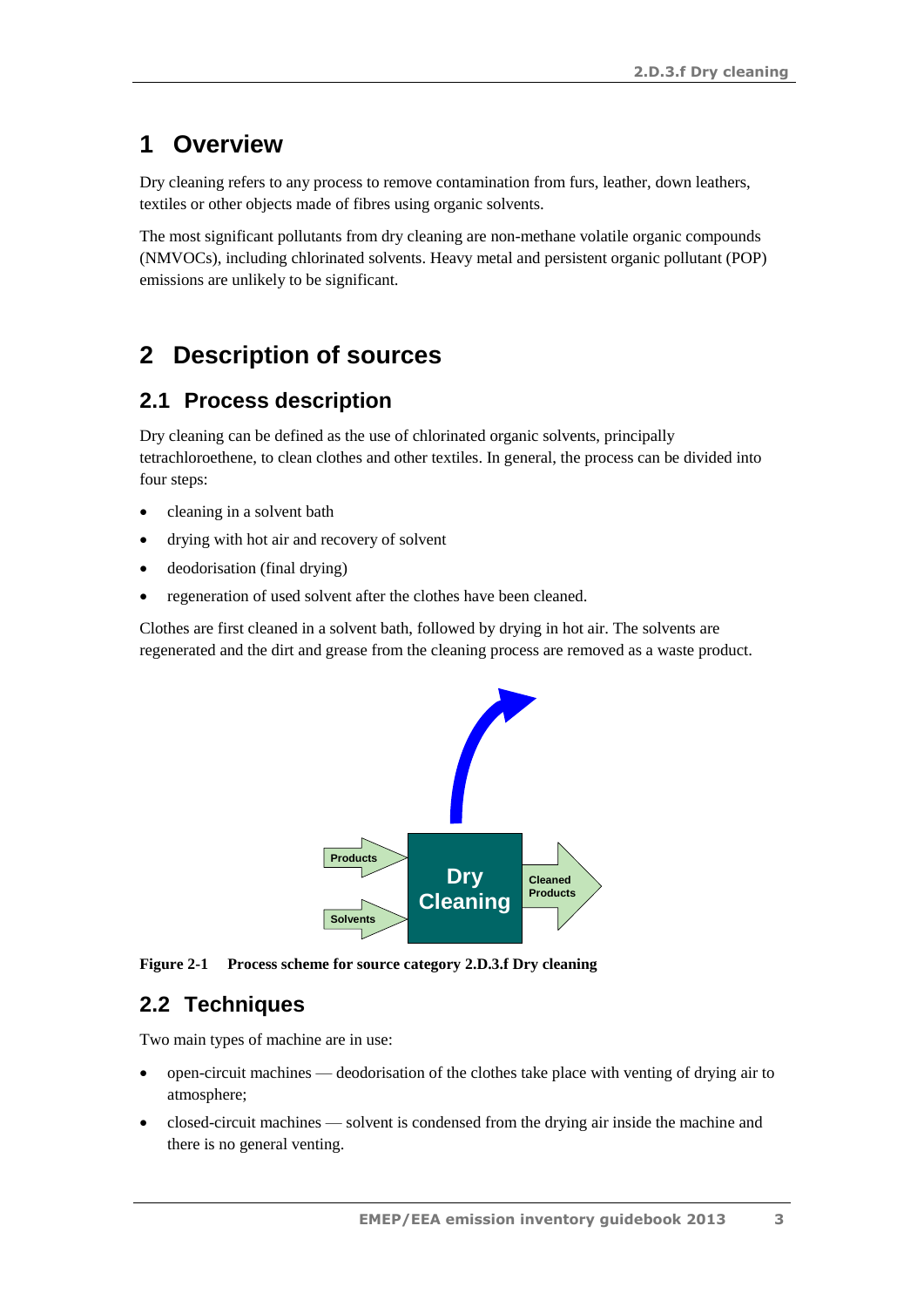Please note that for EU Member States, the European Solvent Directive 1999/13/EC has lead to a phase-out of the open-circuit machine, because their emissions exceed the limits.

In the European Union, the dry cleaning sector is essentially made up of small family units, using one to two machines of 10/12 kg capacity.

### <span id="page-3-0"></span>**2.3 Emissions**

Emissions arise from evaporative losses of solvent, primarily from the final drying of the clothes, known as deodorisation. Emissions may also arise from the disposal of wastes from the process.

The most widespread solvent used in dry cleaning, accounting for about 90 % of the total consumption, is tetrachloroethene (also called tetrachloroethylene or perchloroethylene (PER)).

To a lesser extent, hydrocarbon solvents are also used for dry cleaning. Hydrocarbon solvents are  $C_{10}$  to  $C_{13}$  aliphatic hydrocarbons with a vapour pressure of less than 0,1 kPa at 20 °C. More recently, silicone solvents have been introduced in dry cleaning, most notably decamethylcyclopentasiloxane (D5). Recent international agreements which address substances responsible for stratospheric ozone depletion have led to a ban on the use of certain solvents (e.g. chlorofluorocarbons, carbon tetrachloride and 1,1,1-trichloroethane).

Emissions of organic compounds from dry cleaning vary considerably with the type of process and solvent used. Solvent emissions come out of the cage, the air circulation system and the distillation column, the still boiler, the handling and storage of still residue and filter muck, and out of the pipe fittings, flanges and pumps of the transport system.

Solvent emissions from dry cleaning machines are highly dependent on correct operation and maintenance. Inadequate operating procedures and poor maintenance can result in an excessive loss of solvent, both in the workroom and to the outside atmosphere.

Further sources of emissions are the solvent-laden air discharged from storage tanks during filling and solvents retained on cleaned clothes and waste materials.

Perchloroethylene (PER) is the most important solvent in the European dry-cleaning branch, amounting to approximately 90 % within the Union, followed by hydrocarbons. All the other solvents are of minor importance. In the United States and Japan flammable petroleum solvents (white spirit) are also used, such as Stoddard or 140-F, which are inexpensive hydrocarbon mixtures similar to kerosene (US Environmental Protection Agency (USEPA), 1985).

Small amounts of detergents are normally added to aid cleaning, e.g. surface-active agents, solvents (alcohols, petroleum), optical whitener, resin finishing, disinfectant additives and aromatic substances. A profile for  $C_{10}$  -  $C_{13}$  hydrocarbon solvents in use in the United States is shown in Table 3.

## <span id="page-3-1"></span>**2.4 Controls**

In general, emission control techniques include:

- good operating procedures and end-of-pipe abatement techniques (such as condensation or carbon adsorption); or
- replacement of machine with one with better performance (e.g. totally enclosed machines rather than open circuit machines).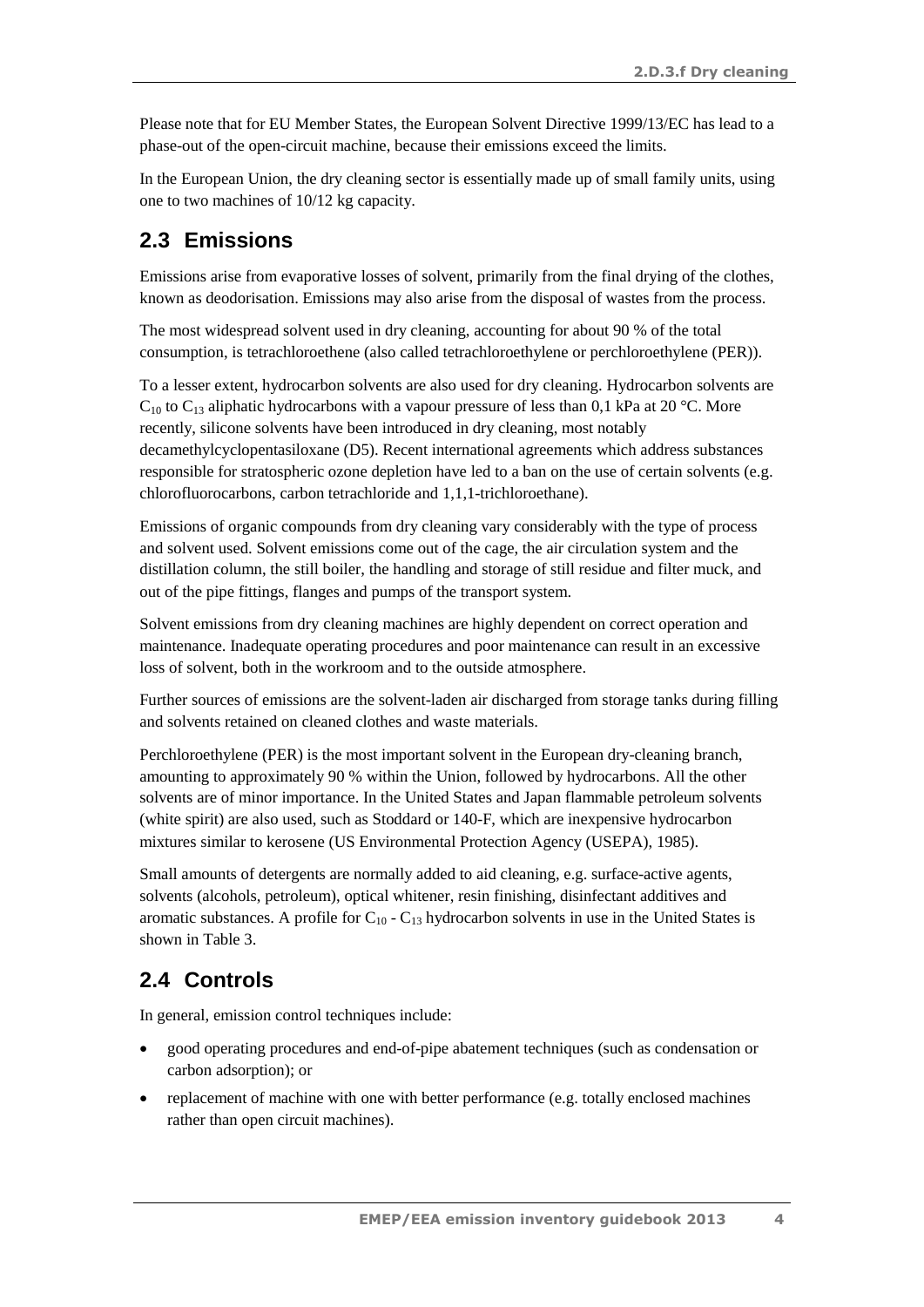## <span id="page-4-0"></span>**3 Methods**

### <span id="page-4-1"></span>**3.1 Choice of method**

[Figure 3-1](#page-4-2) presents the procedure to select the methods for estimating emissions from dry cleaning. The basic idea is:

- if detailed information is available, use it;
- if the source category is a key category, a Tier 2 or better method must be applied and detailed input data must be collected. The decision tree directs the user in such cases to the Tier 2 method, since it is expected that it is more easy to obtain the necessary input data for this approach than to collect facility level data needed for a Tier 3 estimate;
- the alternative of applying a Tier 3 method, using detailed process modelling, is not explicitly included in this decision tree. However, detailed modelling will always be done at facility level and results of such modelling could be seen as 'facility data' in the decision tree.



<span id="page-4-2"></span>**Figure 3-1 Decision tree for source category 2.D.3.f Dry Cleaning**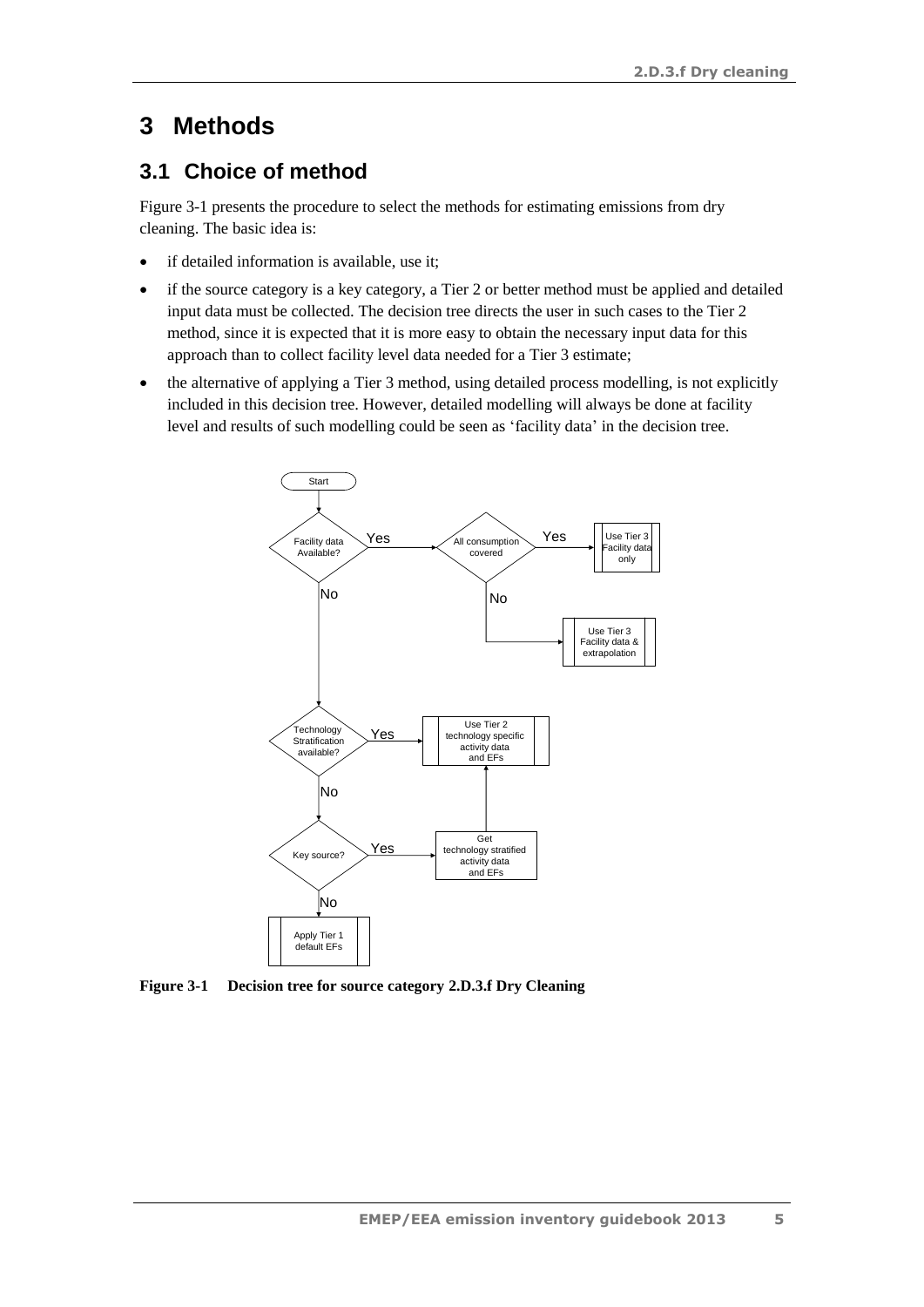# <span id="page-5-0"></span>**3.2 Tier 1 default approach**

#### *3.2.1 Algorithm*

In the Tier 1 approach, the emissions are estimated from solvent consumption data. Most of the solvent is recycled, but some is lost to the environment. This needs to be replaced and it can be assumed that the quantity of solvent which is used for replacement is equivalent to the quantity emitted plus the quantity taken away with the sludge.

Solvent emissions directly from the cleaning machine into the air represent about 80 % of the solvent consumption (i.e. 80 % of solvent used for the replacement of lost solvent) for an opencircuit equipment and little more than 40 % for a closed-circuit machine. Open-circuit equipment, however, is no longer used within the EU following the European Solvents Directive coming into force. The remainder of the lost solvent is released to the environment in residues or retained on cleaned clothes. For the simpler methodology it can be assumed that this eventually finds its way to the atmosphere (Passant, 1993; UBA, 1989). Also, a significant amount of the solvent goes back to producers and to recyclers together with the sludge.

Solvent consumption data may be available from the industry and this can be compared with a per capita emission factor. In addition, the proportion of solvent lost directly from the machine can also be estimated.

In cases where specific abatement options are to be taken into account, a Tier 1 method is not applicable and a Tier 2 or Tier 3 approach must be used.

#### <span id="page-5-1"></span>*3.2.2 Default emission factors*

The Tier 1 default emission factors for NMVOC emissions from dry cleaning is a weighted average, calculated from the sum of all activity and emission data from the Greenhouse Gas and Air Pollution Interactions and Synergies (GAINS) model (International Institute for Applied Systems Analysis (IIASA), 2008).

| <b>Tier 1 default emission factors</b> |                                                                                      |                      |                                             |              |                     |
|----------------------------------------|--------------------------------------------------------------------------------------|----------------------|---------------------------------------------|--------------|---------------------|
|                                        | Code<br>Name                                                                         |                      |                                             |              |                     |
| <b>NFR Source Category</b>             | 2.D.3.f<br>Dry cleaning                                                              |                      |                                             |              |                     |
| <b>Fuel</b>                            | <b>NA</b>                                                                            |                      |                                             |              |                     |
| Not applicable                         | NOx, CO, SOx, NH3, TSP, PM10, Pb, Cd, Hg, As, Cr, Cu, Ni, Se, Zn, Aldrin, Chlordane, |                      |                                             |              |                     |
| <b>Not estimated</b>                   | PM2.5                                                                                |                      |                                             |              |                     |
|                                        |                                                                                      |                      |                                             |              |                     |
|                                        |                                                                                      |                      |                                             |              |                     |
|                                        |                                                                                      |                      |                                             |              |                     |
| <b>Pollutant</b>                       | Value                                                                                | <b>Unit</b>          | 95% confidence interval<br><b>Reference</b> |              |                     |
|                                        |                                                                                      |                      | Lower                                       | <b>Upper</b> |                     |
| <b>NMVOC</b>                           | 40                                                                                   | g/kg textile treated | 10                                          | 200          | <b>IIASA (2008)</b> |

|  | Table 3-1 | Tier 1 emission factors for source category 2.D.3.f Dry cleaning |
|--|-----------|------------------------------------------------------------------|
|--|-----------|------------------------------------------------------------------|

If the amount of textile treated as activity data is not available, a default emission factor based on the inhabitants can be used. The factor is adopted from De Lauretis (1999) and is applicable to all machines. The factor is 0.3 kg/inhabitant/year and has a quality rating of E. Please refer to the General Guidance Chapter 5, Uncertainties, for the explanation of the quality ratings.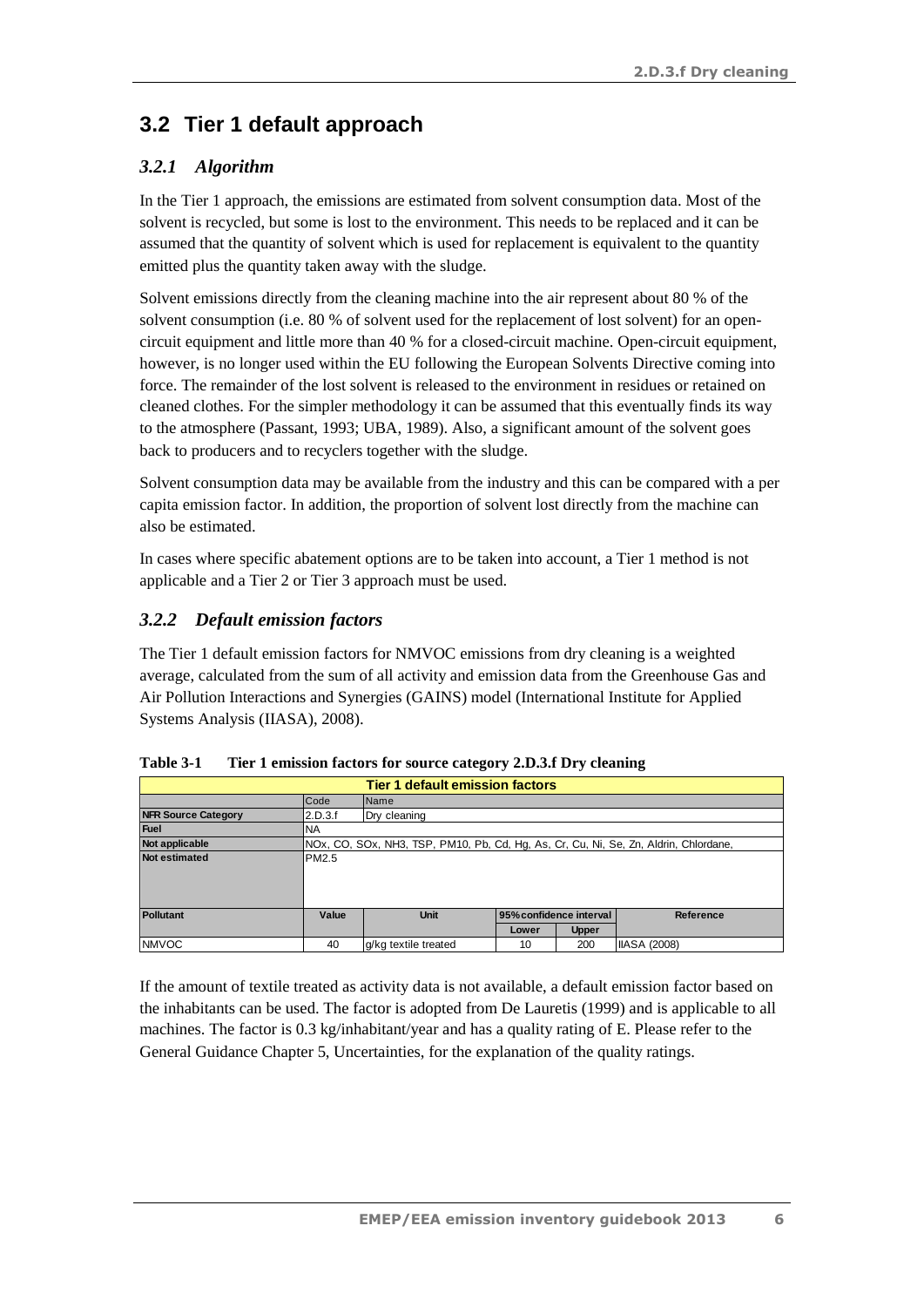#### *3.2.3 Activity data*

Basic activity statistics for using the Tier 1 emission factor are the total quantity of material cleaned.

#### <span id="page-6-0"></span>**3.3 Tier 2 technology-specific approach**

The Tier 2 technology-specific approach requires a comparison of solvent consumption data (available from the industry) or population, with emission statistics based on technology- and solvent-dependent emission factors and activity statistics.

#### *3.3.1 Algorithm*

The Tier 2 approach is similar to the Tier 1 approach. To apply the Tier 2 approach, both the activity data and the emission factors need to be stratified according to the different techniques that may occur in the country. The approach is as follows below.

Stratify the dry cleaning in the country to model the different process types occurring in the industry into the inventory by:

- defining the production using each of the separate product and/or process types (together called 'technologies' in the formulae below) separately; and
- applying technology-specific emission factors for each process type:

$$
E_{\text{pollutant}} = \sum_{\text{technologies}} AR_{\text{production} \text{rechnology}} \times EF_{\text{technology} \text{ollutant}} \tag{2}
$$

If no direct activity data are available, penetration of different technologies within the industry could be estimated from data on capacities, number of employees or other data that reflect relative sizes of facilities using the different technologies.

A country where only one technology is implemented is basically a special case of the above approaches. The penetration of this technology in such a case is 100 % and the algorithm in equation (2) reduces to:

$$
E_{\text{pollutant}} = AR_{\text{production}} \times EF_{\text{technology} \text{pollutant}} \tag{3}
$$

The emission factors in this approach will still include all sub-processes.

#### *3.3.2 Technology-specific emission factors*

This section presents Tier 2 technology-specific emission factors for NMVOCs from dry cleaning. These emission factors are based on the Expert Group on Techno-economic Issues (EGTEI) background document for dry cleaning (EGTEI, 2003). Note there is a large difference between the Tier 1 and Tier 2 emission factors — this reflects an inconsistency between the information presented in the two references used.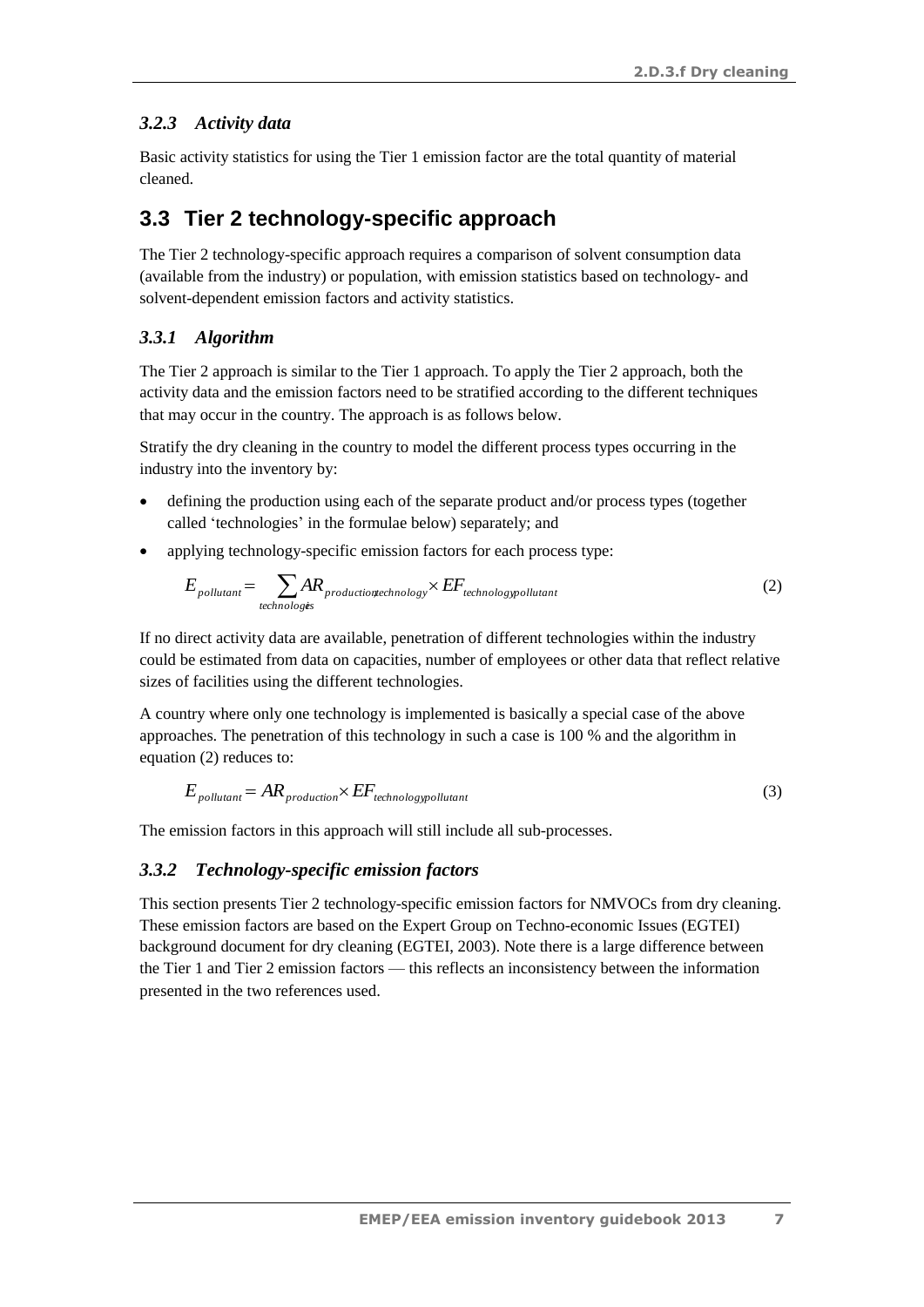| <b>Tier 2 emission factors</b>       |                                                                                             |                       |       |              |              |  |
|--------------------------------------|---------------------------------------------------------------------------------------------|-----------------------|-------|--------------|--------------|--|
|                                      | Code<br>Name                                                                                |                       |       |              |              |  |
| <b>NFR Source Category</b>           | 2.D.3.f<br>Dry cleaning                                                                     |                       |       |              |              |  |
| <b>Fuel</b>                          | <b>NA</b>                                                                                   |                       |       |              |              |  |
| <b>SNAP</b> (if applicable)          | 060202                                                                                      | Dry cleaning          |       |              |              |  |
| <b>Technologies/Practices</b>        |                                                                                             |                       |       |              |              |  |
| <b>Region or regional conditions</b> |                                                                                             |                       |       |              |              |  |
| <b>Abatement technologies</b>        |                                                                                             | Open-circuit machine  |       |              |              |  |
| Not applicable                       | NOx, CO, SOx, NH3, TSP, PM10, Pb, Cd, Hg, As, Cr, Cu, Ni, Se, Zn, Aldrin, Chlordane,        |                       |       |              |              |  |
|                                      | Chlordecone, Dieldrin, Endrin, Heptachlor, Heptabromo-biphenyl, Mirex, Toxaphene, HCH, DDT, |                       |       |              |              |  |
|                                      | PCB, PCDD/F, Benzo(a)pyrene, Benzo(b)fluoranthene, Benzo(k)fluoranthene, Indeno(1,2,3-      |                       |       |              |              |  |
|                                      | cd) pyrene, Total 4 PAHs, HCB, PCP, SCCP                                                    |                       |       |              |              |  |
| <b>Not estimated</b>                 | PM2.5                                                                                       |                       |       |              |              |  |
|                                      |                                                                                             |                       |       |              |              |  |
| <b>Pollutant</b>                     | Value<br><b>Unit</b><br>95% confidence interval<br><b>Reference</b>                         |                       |       |              |              |  |
|                                      |                                                                                             |                       | Lower | <b>Upper</b> |              |  |
| <b>NMVOC</b>                         | 177                                                                                         | g/kg textiles cleaned | 100   | 200          | EGTEI (2003) |  |

<span id="page-7-1"></span>**Table 3-2 Tier 2 emission factors for source category 3.B.1 Dry cleaning, Open-circuit machine**

#### *3.3.3 Abatement*

A number of add-on technologies exist that are aimed at reducing the emissions of specific pollutants. The resulting emissions can be calculated by replacing the technology-specific emission factor with an abated emission factor as given in the formula:

$$
EF_{technologyabated} = (1 - \eta_{abatement}) \times EF_{technologyanabated}
$$
\n
$$
\tag{4}
$$

The table below presents the reduction efficiencies for degreasing. The unabated emission factors are presented in [Table 3-2.](#page-7-1)

| <b>Tier 2 Abatement efficiencies</b>                                    |                  |                            |      |                            |                   |
|-------------------------------------------------------------------------|------------------|----------------------------|------|----------------------------|-------------------|
|                                                                         | Code             | <b>Name</b>                |      |                            |                   |
| <b>NFR Source Category</b>                                              | 2.D.3.f          | Dry cleaning               |      |                            |                   |
| Fuel                                                                    | <b>NA</b>        | not applicable             |      |                            |                   |
| <b>SNAP</b> (if applicable)                                             | 060202           | Dry cleaning               |      |                            |                   |
| <b>Abatement technology</b>                                             | <b>Pollutant</b> | <b>Efficiency</b>          |      | 95% confidence<br>interval | <b>Reference</b>  |
|                                                                         |                  | <b>Default Value Lower</b> |      | <b>Upper</b>               |                   |
| Open-circuit machine with activated carbon<br>filter                    | <b>NMVOC</b>     | 70%                        | 60%  |                            | 80% EGTEI (2003)  |
| Conventional closed-circuit PER machine                                 | <b>NMVOC</b>     | 89%                        | 80%  |                            | 90% EGTEI (2003)  |
| Conventional closed-circuit PER machine<br>with activated carbon filter | <b>NMVOC</b>     | 91%                        | 90%  |                            | 100% EGTEI (2003) |
| New generation closed-circuit PER machine                               | <b>NMVOC</b>     | 95%                        | 90%  |                            | 100% EGTEI (2003) |
| <b>Hydrocarbon machines</b>                                             | <b>NMVOC</b>     | 95%                        | 90%  |                            | 100% EGTEI (2003) |
| Wet cleaning                                                            | <b>NMVOC</b>     | 100%                       | 100% |                            | 100% EGTEI (2003) |

**Table 3-3 Abatement efficiencies (ηabatement) for source category 2.D.3.f Dry cleaning**

#### *3.3.4 Activity data*

Basic activity statistics are solvent consumption for the simpler methodology and quantity of material cleaned per machine type for the detailed methodology.

### <span id="page-7-0"></span>**3.4 Tier 3 emission modelling and use of facility data**

Tier 3 is not available for this source category.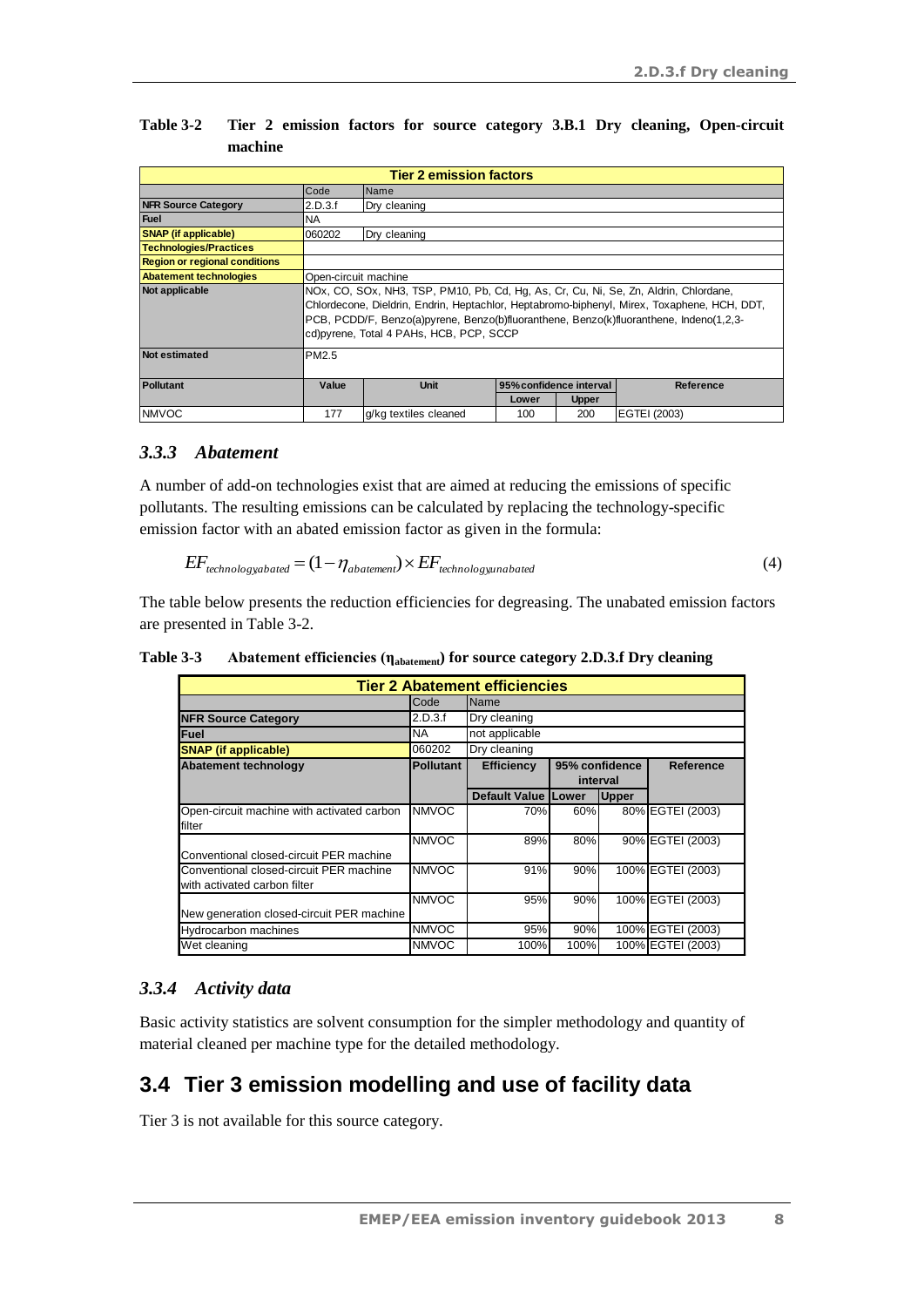# <span id="page-8-0"></span>**4 Data quality**

## <span id="page-8-1"></span>**4.1 Completeness**

No specific issues.

## <span id="page-8-2"></span>**4.2 Avoiding double counting with other sectors**

No specific issues.

### <span id="page-8-3"></span>**4.3 Verification**

Verification is through the comparison of results using different methodologies:

- emissions estimates based on per-capita emission factors;
- emissions based on solvent consumption data from the industry, trade associations, etc;
- emissions based on emission factors per tonnage of material cleaned.

#### *4.3.1 Best Available Technique emission factors*

Information regarding emissions when using Best Available Techniques is available from the BREF documents for the Surface Treatment of Metals and the Surface Treatment using Organic Solvents.

### <span id="page-8-4"></span>**4.4 Developing a consistent time series and recalculation**

No specific issues.

### <span id="page-8-5"></span>**4.5 Uncertainty assessment**

No specific issues.

#### *4.5.1 Emission factor uncertainties*

Uncertainty depends on the methodology. The highest uncertainty,  $> 100\%$ , would result from the use of per-capita emission factors alone (see subsectio[n 3.2.2](#page-5-1) of the present chapter). Unverified solvent consumption data may also have a similar uncertainty. When using the Tier 1 and Tier 2 methodology emission factors, the assumed uncertainty is lower.

#### *4.5.2 Activity data uncertainties*

No specific issues.

## <span id="page-8-6"></span>**4.6 Inventory quality assurance/quality control QA/QC**

The weakest aspect of the methodology is the requirement for activity data on market share. This is likely to be difficult.

In addition, dry cleaning, in common with other processes using chlorinated solvents, is continually developing; solvents used will change and the efficiency of machines in use may improve rapidly. There will therefore be a need to review this chapter regularly.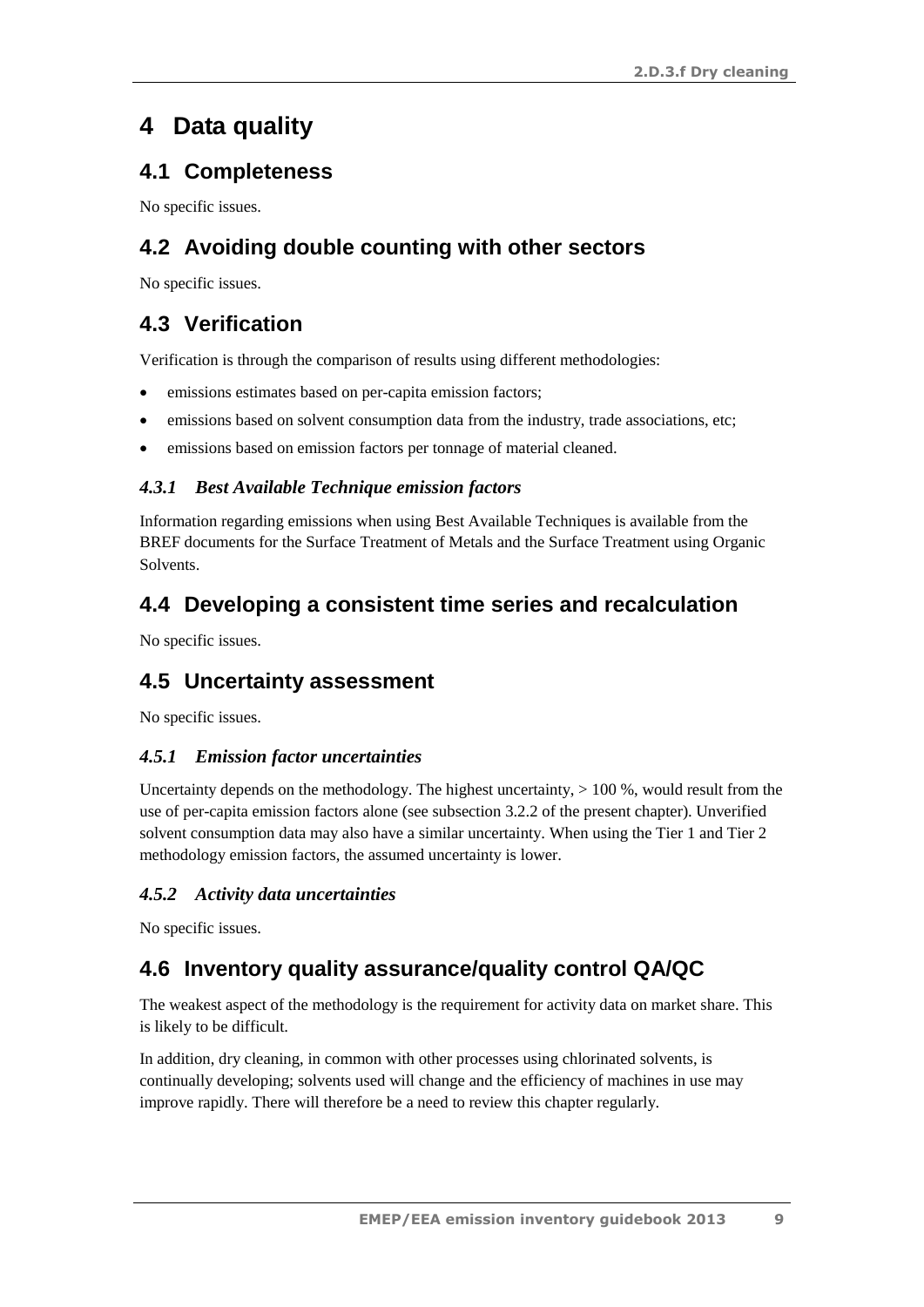# <span id="page-9-0"></span>**4.7 Gridding**

Spatial disaggregation criteria depend on the size of the units: emissions from smaller installations can be reasonably disaggregated according to the population distribution, assuming a constant value of per-capita cleaned material.

As mentioned above, the dry cleaning sector in the European Union essentially involves small family units, using one to two machines of 10/12 kg capacity. In some countries, grouping of shops in 'chains' may have a certain importance, but most of such groups operate only small units, so that pollution problems will be similar. For the whole EU, there are about 60 000 dry cleaning shops.

# <span id="page-9-1"></span>**4.8 Reporting and documentation**

No specific issues.

# <span id="page-9-2"></span>**5 Glossary**

| Dry cleaning | Any industrial or commercial activity using VOCs in an installation to clean |
|--------------|------------------------------------------------------------------------------|
|              | garments, furnishing and similar consumer goods with the exception of the    |
|              | manual removal of stains and spots in the textile and clothing industry.     |

# <span id="page-9-3"></span>**6 References**

De Lauretis (1999). Personal communication (emission factor/inhabitant). ANPA, Rome, Italy.

EGTEI (2003). Final background document on the sector Dry cleaning. Prepared in the framework of EGTEI by CITEPA, Paris.

IIASA (2008). Greenhouse Gas and Air Pollution Interactions and Synergies (GAINS) model, [www.iiasa.ac.at/rains/gains-online.html.](http://www.iiasa.ac.at/rains/gains-online.html)

Passant N.R. (1993). Emissions of Volatile Organic Compounds from Stationary Sources in the United Kingdom: A Review of Emission Data by Process.

U.S. EPA (1985). Compilation of Air Pollutant Emission Factors: Stationary Point and Area Sources. Edited by the U.S. Environmental Protection Agency, PB89 — 128631, Research Triangle Park N.Y., 1985.

UBA (1989). Luftreinhaltung `89 — Tendenzen — Probleme — Lösungen. Edited by the German Federal Environmental Protection Agency (Umweltbundesamt), Erich Schmidt Verlag GmbH, Berlin 1989.